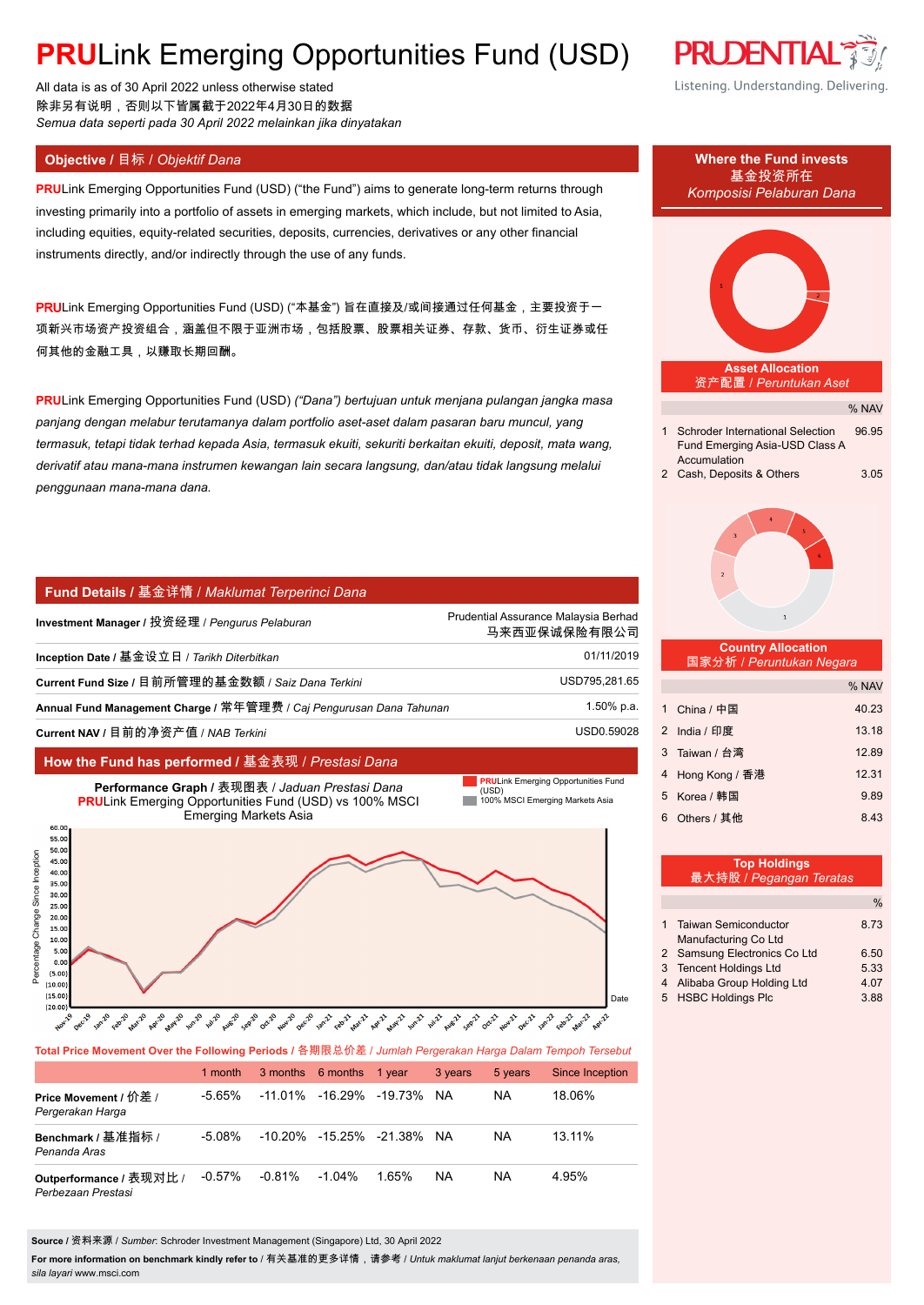## **PRU**Link Emerging Opportunities Fund (USD)

All data is as of 30 April 2022 unless otherwise stated 除非另有说明,否则以下皆属截于2022年4月30日的数据 *Semua data seperti pada 30 April 2022 melainkan jika dinyatakan*

### **PRUDENTIAL** Listening. Understanding. Delivering.

### **Monthly Update /** 每月简报 / *Peningkatan Bulanan*

#### **Market Review /** 市场回顾 */ Tinjauan Bulanan*

Emerging Asian equities fell in April as China struggled to contain its worst outbreak of Covid and imposed a harsh lockdown in Shanghai . This prompted fears that the subsequent economic stoppages could have a wider impact on the global economy and exacerbate supply-chain shortages.

Expectations of higher interest rates and the ongoing Russian invasion of Ukraine also weakened investor sentiment during a volatile trading month. Taiwan was the worst-performing index market, with major electronics and semiconductor manufacturers slumping due to supply-chain disruptions amid the Covid-related lockdowns. Share prices were also sharply lower in the Philippines and South Korea. While equities in China and Hong Kong also fell, they marginally outperformed the overall benchmark.

新兴亚洲股市在4月走跌,主要是中国正竭力抑制其最严重的冠病疫情,并对上海施行严格的封锁管制。这令人担忧过后的经济干扰会对全球经济造成更广泛的 影响,同时使供应链方面的短缺更为严重。

#### 较高利率的预期以及持久性的俄罗斯-乌克兰冲突亦在动荡不定的月份里负面影响了投资者的情绪。台湾乃是表现最差的指数市场,冠病相关的封锁管制使到主要 的电子与半导体制造商因供应链受到干扰而暴跌。菲律宾与南韩的股价也大幅下挫。中国与香港股市虽也下调,但却稍微超越整体基准。

*Ekuiti Asia Memuncul merunduk di bulan April ketika China bergelut untuk membendung wabak Covid yang paling teruk dan mengenakan sekatan pergerakan yang ketat di Shanghai. Ini menimbulkan kebimbangan bahawa pemberhentian ekonomi seterusnya boleh memberi impak yang lebih luas kepada ekonomi global dan memburukkan lagi kekurangan pada rantaian bekalan.*

*Jangkaan kadar faedah yang lebih tinggi dan pencerobohan Rusia ke atas Ukraine yang berterusan turut melemahkan sentimen pelabur semasa mengharungi bulan dagangan yang tidak menentu. Taiwan merupakan pasaran indeks yang berprestasi paling buruk, dengan pengeluar elektronik dan semikonduktor utama merosot akibat gangguan rantaian bekalan di tengah-tengah sekatan pergerakan yang berkaitan dengan Covid. Harga saham juga turun mendadak di Filipina dan Korea Selatan. Walaupun ekuiti di China dan Hong Kong turut jatuh, namun sedikit mengatasi prestasi penanda aras keseluruhan.*

#### **Market Outlook /** 市场展望 */ Gambaran Bulanan*

On top of these local uncertainties, global equity market volatility has increased dramatically as the US Federal Reserve has moved to a much more hawkish stance. More recently, the Russian invasion of Ukraine has added to the worrying global growth and inflation outlook.

The massive rise in global commodity prices from the war in Ukraine is a significant issue for many Asian countries that are large oil and gas importers . However, overall, given a relatively subdued starting point for inflation and the comfortable external financing position in most Asian countries, we do not see any critical vulnerabilities within the region. Yet, these global trends are likely to depress risk appetite.

除了境内的不明朗情况,全球股市的动荡大幅加剧,主要是美国联储局的立场更为强硬。近期,俄罗斯之入侵乌克兰令全球成长和通膨展望雪上加霜。

#### 对许多大量入口油气的亚洲国家而言,乌克兰战争所导致的全球原产品价格高涨,乃是一个严重的问题。尽管如此,整体来说,由于大多数亚洲国家的外部融资 状况具伸缩性,而且通膨的起点也相对偏低,我们认为该区不会受到严重的影响。但这些全球趋势有可能会压抑投资者的风险承受度。

*Di samping ketaktentuan tempatan, volatiliti pasaran ekuiti global telah meningkat secara mendadak apabila pendirian Rizab Persekutuan AS berubah lebih agresif. Baru-baru ini, pencerobohan Rusia ke atas Ukraine telah menumpukkan lagi kebimbangan kepada pertumbuhan global dan prospek inflasi yang membimbangkan.*

*Kenaikan besar-besaran harga komoditi global ekoran perang di Ukraine merupakan isu penting yang berlegar di kebanyakan negara Asia yang merupakan pengimport besar minyak dan gas. Walau bagaimanapun, dengan mengambil kira titik permulaan inflasi yang agak lemah dan kedudukan pembiayaan luaran yang selesa di kebanyakan negara Asia secara keseluruhan, kami tidak melihat sebarang kelemahan kritikal di rantau ini. Namun, trend global tersebut berkemungkinan menekan selera risiko.*

#### **Fund Review & Strategy /** 基金表现评论与投资策略 */ Tinjauan dan Strategi Dana*

The Fund returned -5.65% for the month, underperforming the benchmark return of -5.08% by 0.57%. Year-to-date, the fund returned -14.16%, underperforming the benchmark return of -13.34% by 0.82%.

At the sector level, both stock selection and sector allocation detracted from relative returns. Selection was weak in industrials and consumer discretionary, which offset positive stock picking in information technology. No exposure to the energy sector was a negative factor.

At the country level, stock selection weighed on returns most notably in China and India. However, country allocation had a positive impact, with the underweight exposure to Taiwan adding relative value.

On top of these uncertainties about rising inflation, tightening monetary policy and depressed property market in China, global equity market volatility has increased dramatically as the US Federal Reserve has moved to a much more hawkish stance. More recently, the Russian invasion of Ukraine has added to the worrying global growth and inflation outlook.

The massive rise in global commodity prices from the war in Ukraine is a significant issue for Asian countries that are large oil and gas importers . However, overall, given a relatively subdued starting point for inflation and the comfortable external financing position in most Asian countries, we do not see any critical vulnerabilities within the region. Yet, these global trends are likely to depress risk appetite.

本基金在检讨月份的回酬为-5.65%,低于-5.08%的基准回酬0.57%。年度至今,本基金的回酬为-14.16%,低于-13.34%的基准回酬0.82%。

#### 领域方面,股项遴选与领域配置拉低了相对回酬。工业与可选消费品股项遴选的负效应,抵销了资讯科技股项的佳绩。能源领域的缺持则减损了基金表现。

就国家而言,股项遴选对回酬不利,特别是中国与印度。尽管如此,国家配置取得正面的效应,台湾股项的减持为基金的相对回酬增值。

除了货币政策紧缩、中国产业市场萎靡不振与通膨升温方面的不明朗前景外,全球股市剧烈波动,因为联储局的言论更为强硬。在近期,俄罗斯之入侵乌克 兰,使到本已令人担忧的全球成长与通膨前景雪上加霜。

对大量入口油气的亚洲国家而言,乌克兰战争所导致的全球原产品价格高涨,乃是一个严重的问题。尽管如此,整体来说,由于大多数亚洲国家的外部融资状况 具伸缩性,而且通膨的起点也相对偏低,我们认为该区不会受到严重的影响。但这些全球趋势有可能会压抑投资者的风险承受度。

*Dana menyampaikan pulangan -5.65% di bulan ini, tidak mengatasi pulangan penanda aras -5.08% sebanyak 0.57%. Sejak awal tahun hingga kini, Dana mengembalikan -14.16%, tidak mengatasi pulangan penanda aras -13.34% sebanyak 0.82%.*